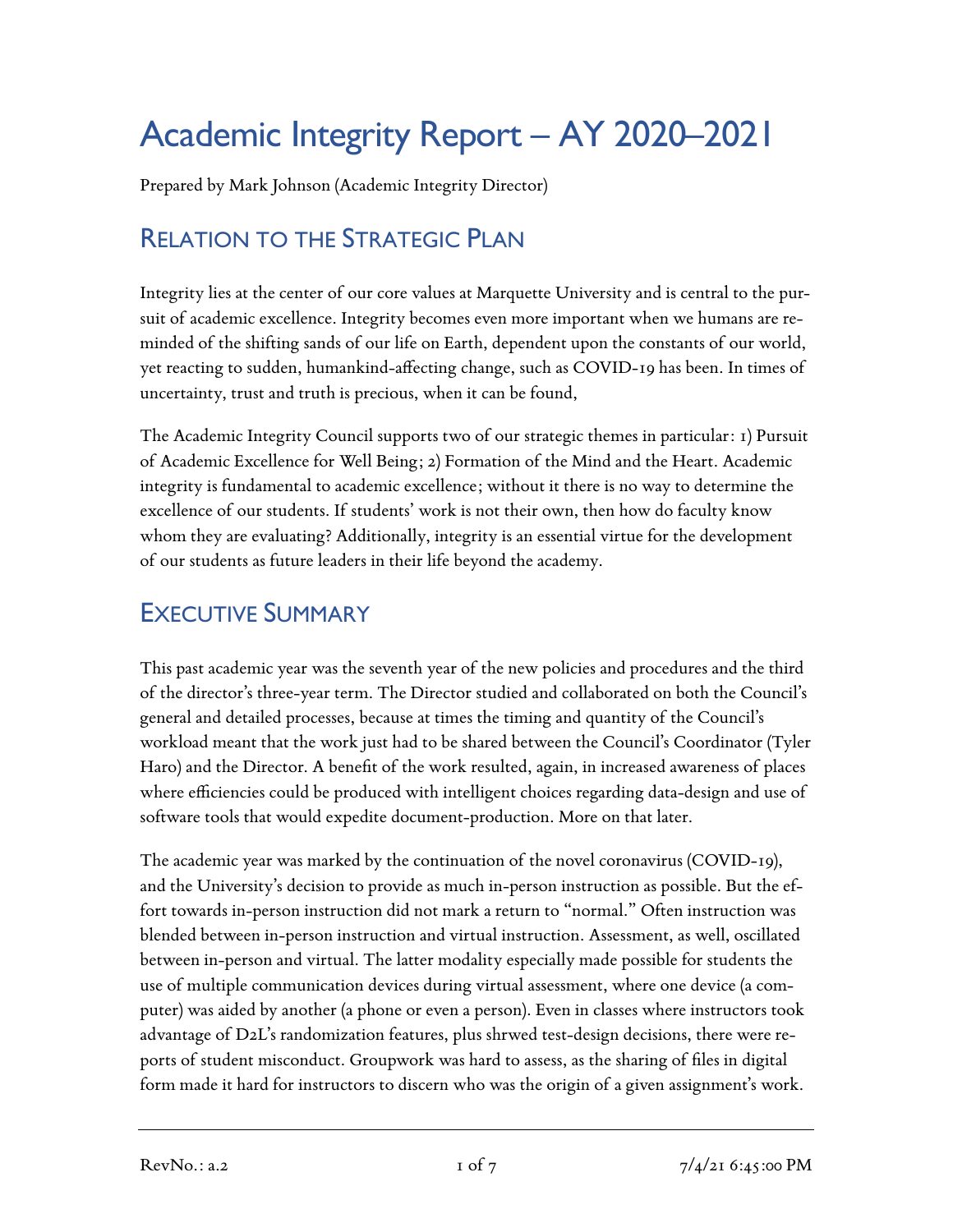The flow of the year's and last summer's cases (with another swell at the very end of the first semester) showed again how the AIC office's processes do not scale well. With every AIC case defaulting to an average of nine Microsoft Word documents per student, plus innumerable email communications to at least six people, and the need to gather key data manually from University web sites, the office was pressed to receive, structure, and then process the many cases. The Council's Coordinator is both an employee and a student with required assignments, resulting in slow case-process times, with AIC missing its stated timing aims. A benefit was a realization of where bottlenecks arose, so the Director and the Coordinator were able to design and code key automations that improved the 'throughput' of cases. The decision to embrace the Microsoft Power Automate Flow system, with its Word Connector (at the University's expense) aided this effort, though the real test will be AY 2021–2022.

## ADMINISTRATION OF ACADEMIC MISCONDUCT CASES

- Thanks to attentive deans and supportive faculty we have 23 investigative officers (IOs).
- There are 15 students trained to serve on hearing boards. We have also had inquiries from students, both undergraduate and graduate, about participating in the AIC.
- All told the Council administered 160 student-cases.

## FOSTERING ACADEMIC INTEGRITY

In addition to administering cases of academic misconduct on campus, a goal of the office is to promote academic integrity among both faculty and students. This takes place in individual meetings with students and faculty, in presentations primarily to graduate student assistants and faculty in advance of the upcoming school year (usually in August and early September), as well as in campus wide presentations by outside speakers. Highlights of the past year are:

- Numerous sit-down meetings (all via Teams) with students as part of their sanctions, to learn more about their mindset, and to explain in troublesome cases the importance of academic integrity.
- A successful use of automating technologies in the second semester that help produce key documents quickly and accurately; our use of this technology will only increase, and it will improve the efficiency of the Office tremendously.
- We successfully interviewed and selected an incoming GA for the Office, Ms. Alecia Conway (Xavier University), and said "goodbye" to Tyler Haro, who served us for two years.

## ACADEMIC MISCONDUCT CASES

This year continued last year's trend of more cheating than plagiarism—possibly because of the increased use of D2L's quiz feature for class assessment, where students would communicate with one another while taking the quiz remotely. Approximately 97.5% of the students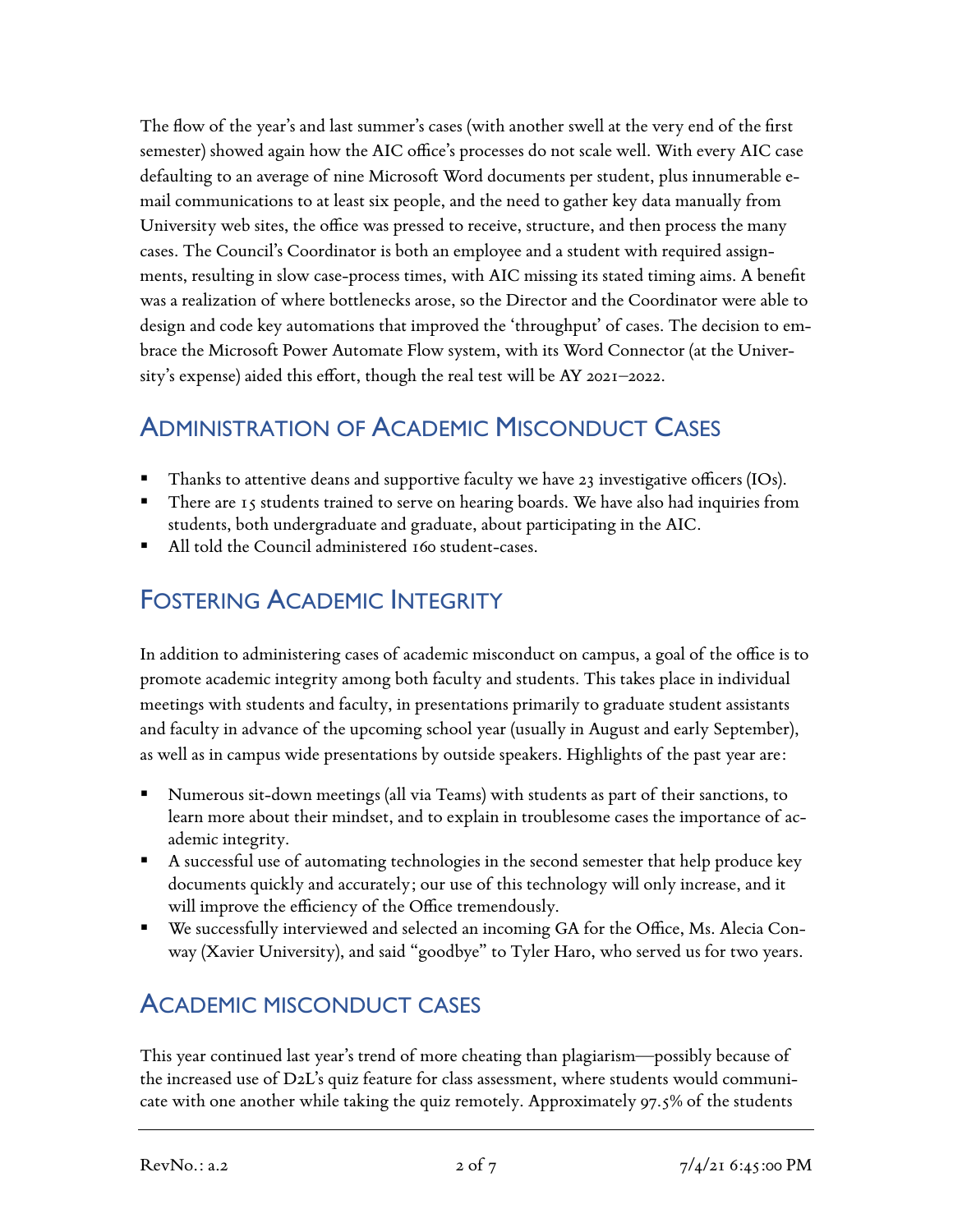were first offenders, with 2.5% as second offenders. No students were suspended or expelled for Academic Integrity reasons this Academic Year.

#### Offense Types

Some comment is warranted about the types of offense we experienced this year. Dishonesty is the common thread running through all types of academic misconduct, and while cheating seems to have a character that is easy to define and detect, other types of misconduct of boundaries that can overlap. Plagiarism, for instance, is the use of ideas or text from someone else without proper attribution in an academic paper. But if one uses another's paper entirely, and then submits it, we think of that "use of ideas or text from someone else without proper attribution" as fraud. In both semesters we encountered instances of fraud where students would obtain Marquette University assignments that had been completed in the past, and then simply submit them as though they were the student's own, changing only the name of the student, and other simple information (e.g., date, course number, MUID number, etc.). It is timesaving for faculty to reuse assignments from the past—especially when there is an authoritative textbook that the course depends upon—but a price is paid when students realize that their upcoming assignment has already been completed by someone else, albeit last year. We use the category of 'multiple infractions' to distinguish cases such as self-plagiarism (which shares features with fraud and plagiarism) as well as, say, having a paper-writing service do one's work for one (plagiarism and fraud). We have also been seeing cases of self-plagiarism where a student will retake a course in the spring that they took in the fall (Organic Chemistry being the key instance), and will recycle lab reports they did in the fall for the spring assignment, as those assignments are often the same, semester-to-semester.

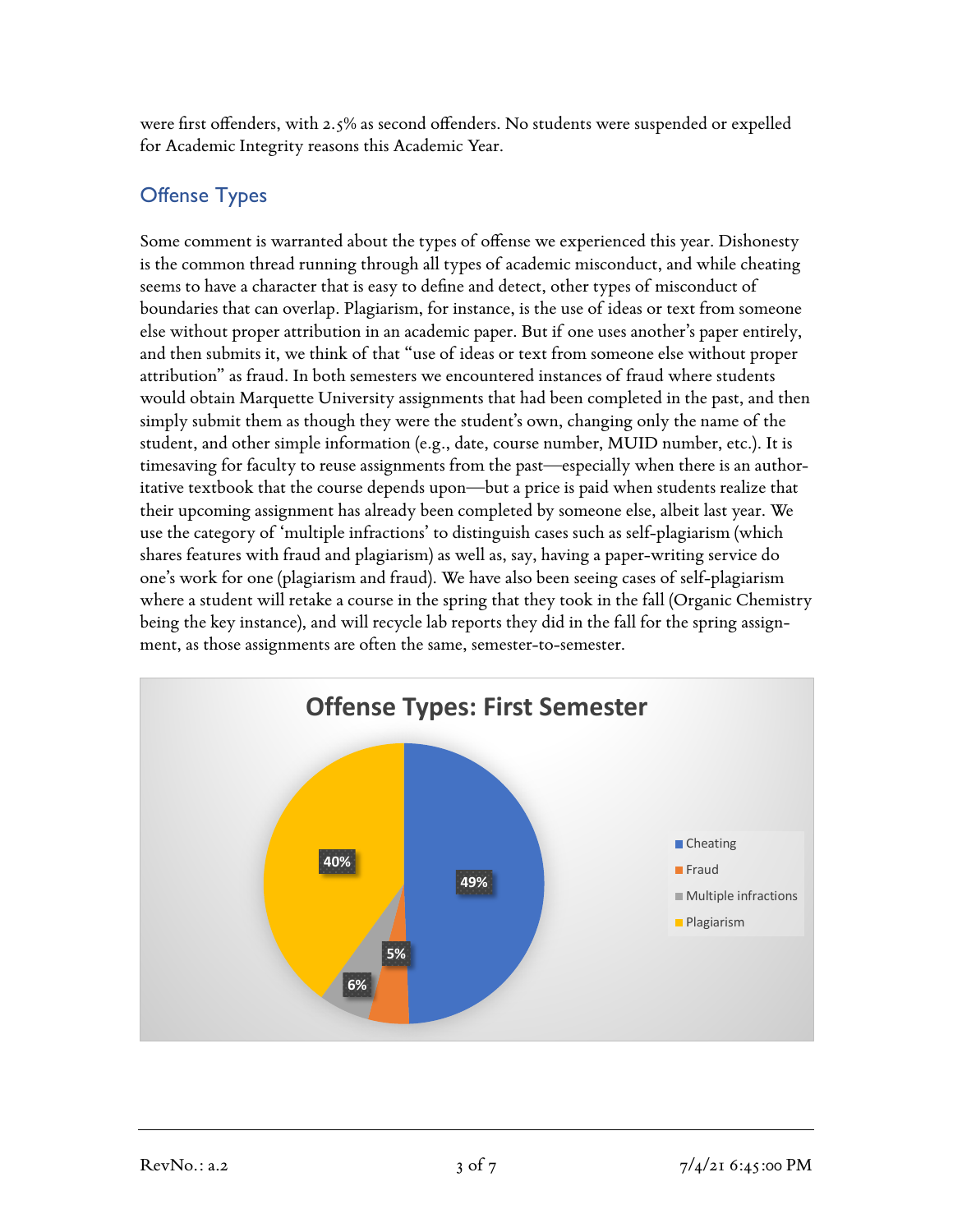

#### Case Outcomes

The ratio of students whose cases were dismissed, those who accepted responsibility and an expedited sanction, and those who went to a full hearing, have produced a general ratio of three out of four cases having a student accept responsibility for academic misconduct via the Council's 'Expedited Review offer.' Here the Council makes an offer to the student to bring their case to a swift conclusion with a genuine but not severe class sanction (e.g., receiving a zero for an assignment where misconduct occurred, rather than, say, the loss of an entire letter grade for the course). Of the 160 total students on the AIC docket for AY20–21, 1 went to a Hearing Board, resulting in a finding. 61 students (~38%) had their cases dismissed by the investigative process, and 96 students accepted responsibility via the expedited review process (60%). This year's increased dismissal rate reflects the fact that the Council's Investigative Officers (IOs) understood that certainties were few during the pandemic, and that erring on the side of caution was prudent.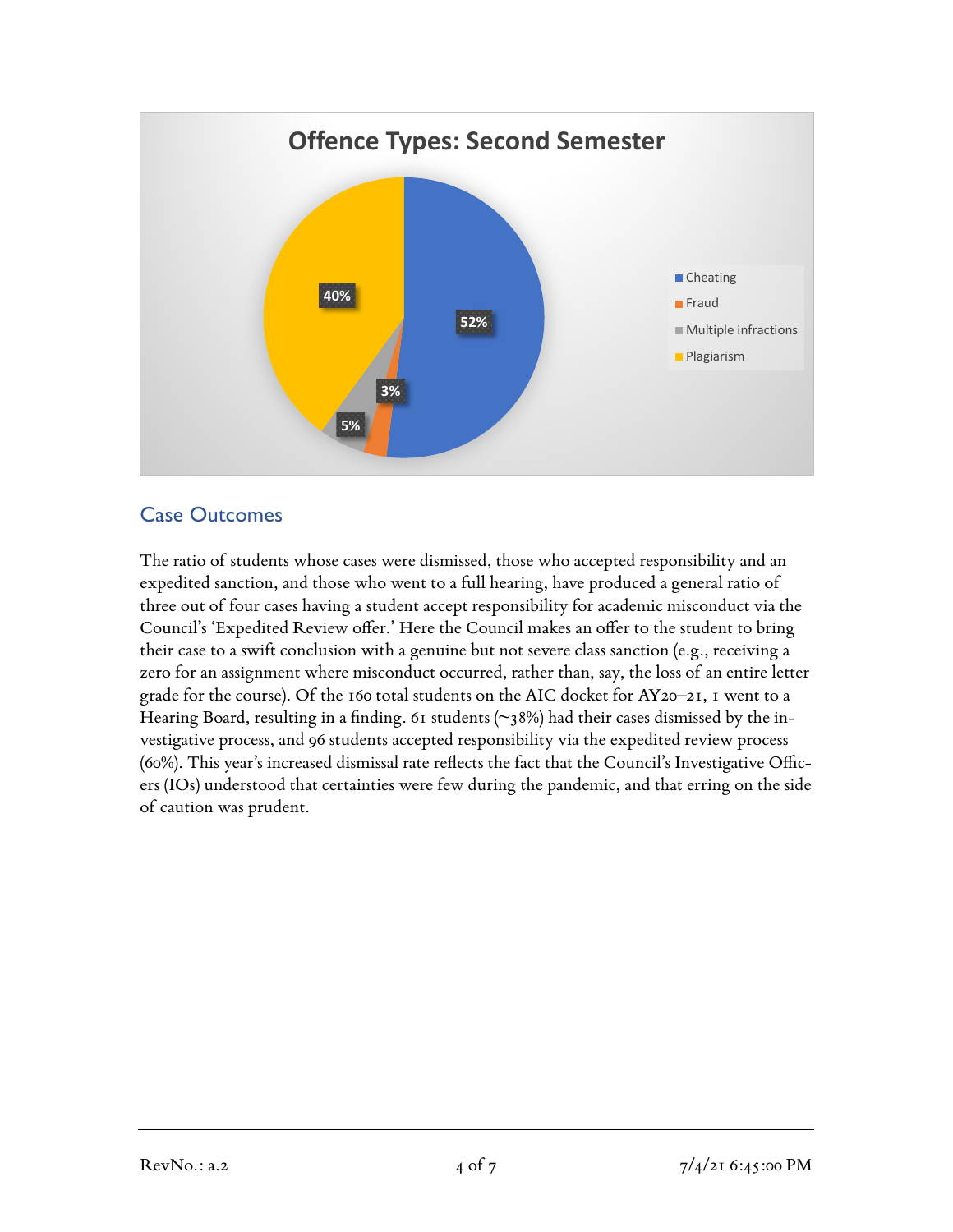



#### Students' Home College (number of cases)

Analyzing the students by home college, the largest percentage of offenders remains tied to our largest undergraduate colleges. Arts and Sciences and Engineering contain the highest number of student cases, with an increase noticed from students in Health Sciences.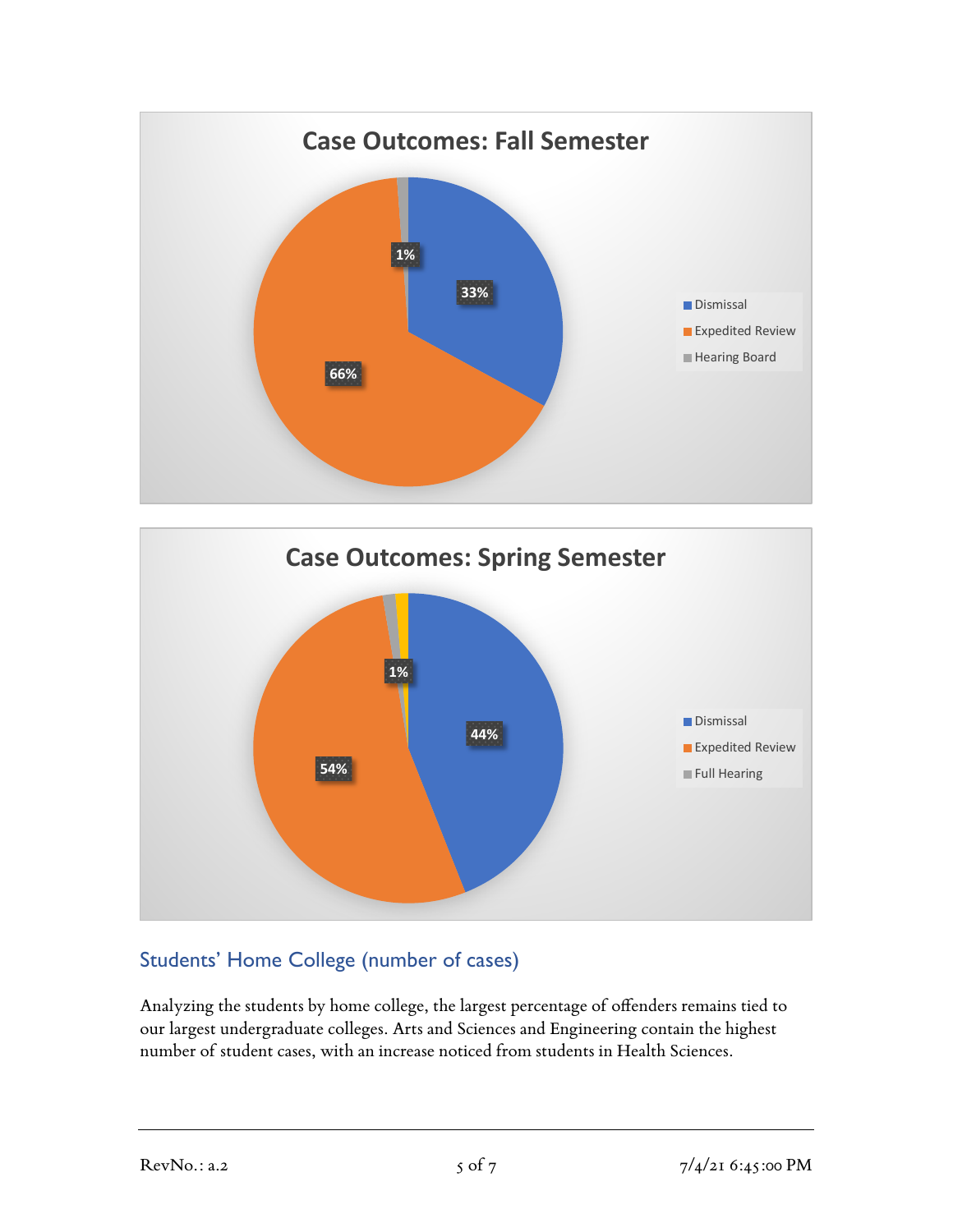



#### Number of Cases (distributed across units)

The chart that follows reveals an eye-popping slant towards the College of Arts and Sciences as being the unit that had the most cases occurring in its classes. That A&S should have the highest number of cases is nothing new, but that it should do so by such a margin is something to study. Engineering keeps its spot in second place and Business has lowered the cases that transpire in its courses dramatically—all credit to the College of BUAD.